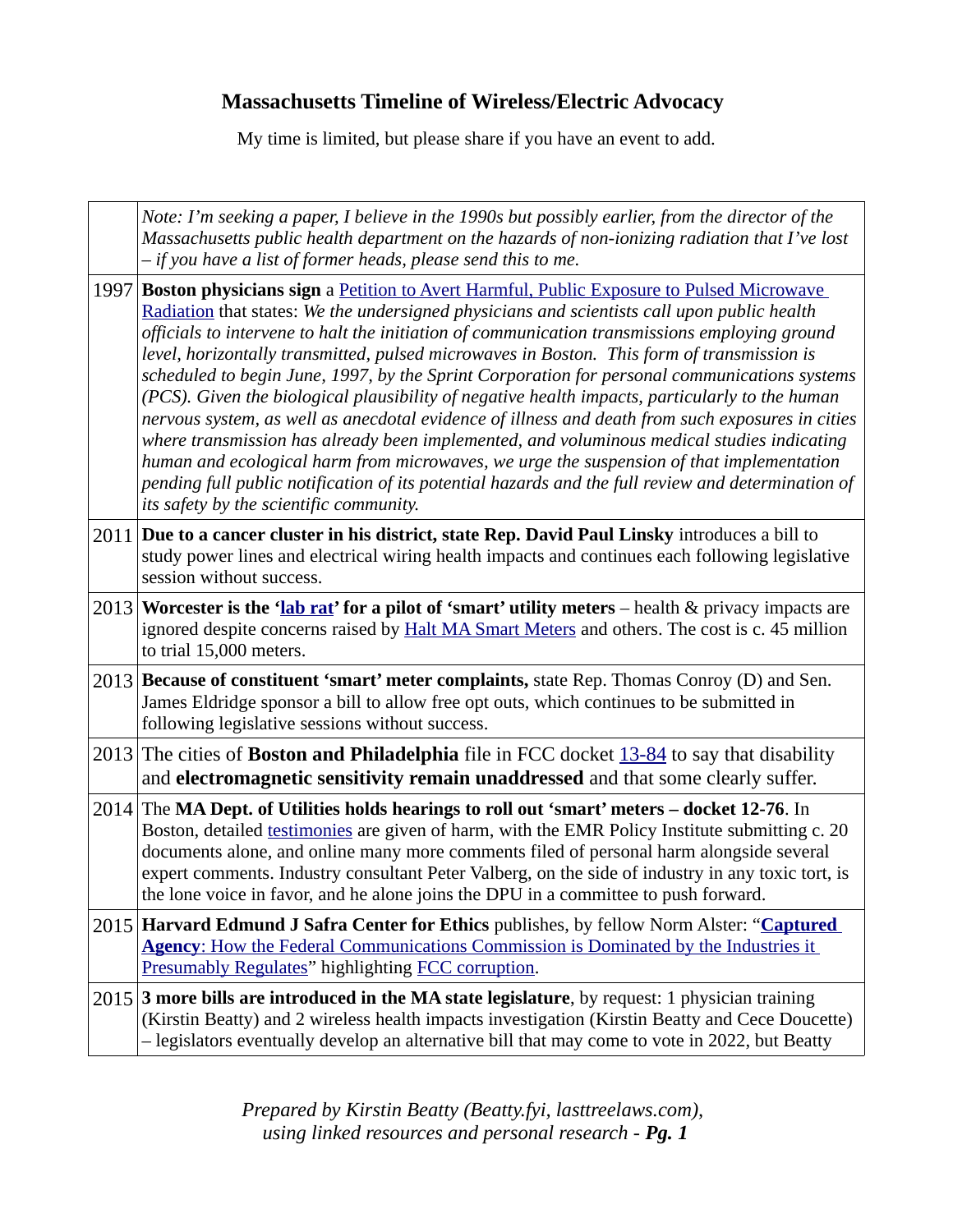|            | has concerns and proposes amendments.                                                                                                                                                                                                                                                                                                                                                                                                                                                                        |
|------------|--------------------------------------------------------------------------------------------------------------------------------------------------------------------------------------------------------------------------------------------------------------------------------------------------------------------------------------------------------------------------------------------------------------------------------------------------------------------------------------------------------------|
|            | 2015 Kirstin Beatty and Patricia Burke form a <b>ballot question committee, Citizens for Safer</b><br>Radiation Technology for an investigative commission bill, but don't get enough signatures.                                                                                                                                                                                                                                                                                                            |
|            | 2015 The Ashland, MA, school committee approves posting 'best practices' in every classroom:<br>turning off unused devices and WiFi, keeping 12" distance from screens, placing mobile<br>devices on solid surfaces, reminding and instructing students, and avoiding laptop use. The<br>Worcester, MA, school committee adopts a similar policy May 2017.                                                                                                                                                   |
|            | 2017 5 new well-intentioned bills are introduced by Senator Cyr, Rep. Carolyn Dykema, and<br>resident Kirstin Beatty (by request). Bills are for point of sale clear warnings, device warning<br>labels, to continue but manage wireless with 'best practices', health insurance coverage of<br>wireless and electricity exposure mitigation in lymphoma and leukemia, and wireless<br>prohibitions on school grounds. Surprisingly, the last moves forward. None pass.                                      |
| 2017       | [De]Personalized [computer] learning, where privatized computer software teaches<br>and monitors students at the expense of human teaching, is opposed overwhelmingly<br>by a grassroots vote at the Massachusetts Teachers Association, which votes for<br>documentation of harm, research, and a web page to share findings. Yet, some feel MTA<br>leadership fails to address the issue substantively.                                                                                                    |
|            | 2018   When a cell tower is placed next to his home in a dense community, Robert Strayton's heart<br>reacts badly. He and residents fight in court.                                                                                                                                                                                                                                                                                                                                                          |
|            | 2018 The Massachusetts Breast Cancer Coalition hosts Dr. Devra Davis, who shared a Nobel Prize<br>with Al Gore as part of IPCC scientists and whose work has focused on toxins like cellphones,<br>in a webinar and later creates a student learning modules and in 2021 hosts a related webinar.                                                                                                                                                                                                            |
| C.<br>2018 | Natick and Brockton acquire antennas operating in the 27 Ghz frequency band.                                                                                                                                                                                                                                                                                                                                                                                                                                 |
| 2019       | 16 well-intentioned bills are filed. Based on local problems, Sen. Keenan and others introduce<br>a bill to require local approval for railway antennas. Through their legislators, Patricia Burke<br>and Pamela Steinberg submit bills to correct false financial reporting of the Worcester smart<br>meter pilot project. Through her legislators, Kirstin Beatty submits 10 bills, such as to map<br>wireless facilities and require hard-wired investments, also cosponsored by Rep. Carlos<br>Gonzalez. |
|            | Although well-intentioned, advocates are divided on a new wireless investigative commission<br>bill sponsored by Sen. Julian Cyr and Rep. Jack Lewis and the Rep. Carolyn Dykema's best<br>wireless practices bill, the former for fear of whitewash and the latter as it continues to support<br>wireless schools, and so Beatty starts working on amendments in 2019. Further division arise<br>over a H. 383 to plan 5G deployment, which is mistakenly marketed as beneficial.                           |
| 2019       | A public records request is denied to release a MA public health department mitigation fact<br>sheet developed in 2016.                                                                                                                                                                                                                                                                                                                                                                                      |
|            | 2020 Boston files in FCC docket 19-226 that it "believes the concerns of the public are real<br>and that the Commission has done a disservice to itself, local government, consumers,                                                                                                                                                                                                                                                                                                                        |
|            |                                                                                                                                                                                                                                                                                                                                                                                                                                                                                                              |

*Prepared by Kirstin Beatty (Beatty.fyi, lasttreelaws.com), using linked resources and personal research - Pg. 2*